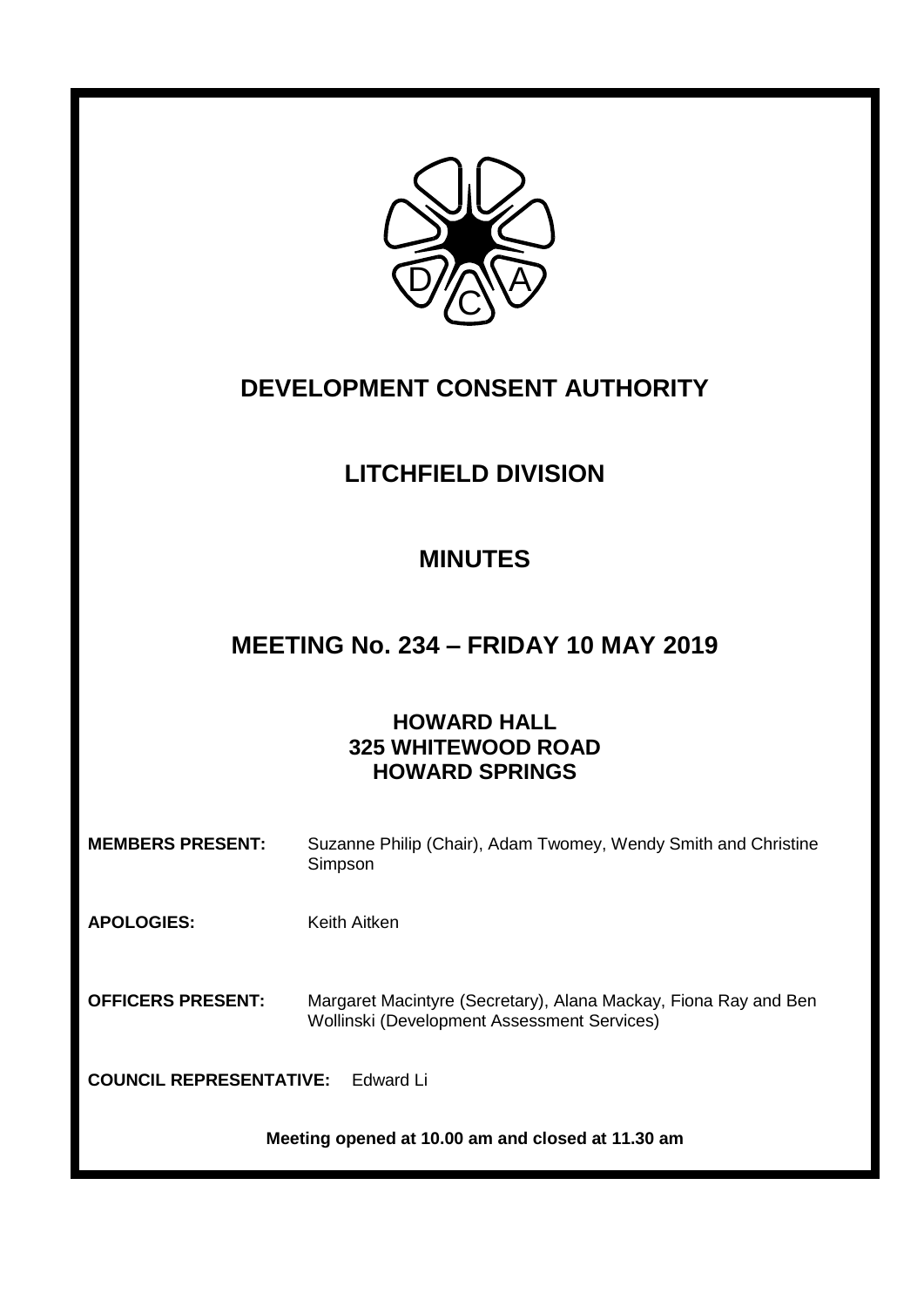**MINUTES RECORD THE EVIDENTIARY STAGE AND THE DELIBERATIVE STAGE SEPARATELY. THESE MINUTES RECORD THE DELIBERATIVE STAGE. THE TWO STAGES ARE GENERALLY HELD AT DIFFERENT TIME DURING THE MEETING AND INVITEES ARE PRESENT FOR THE EVIDENTIARY STAGE ONLY.**

#### **ITEM 1 SHED ADDITION TO AN EXISTING SINGLE DWELLING WITH A REDUCED PA2019/0096 SIDE SETBACK SECTION 5915 (46) GOY ROAD, HUNDRED OF BAGOT APPLICANT ROGER HERSEY**

Mr Roger Hersey (landowner) attended.

**RESOLVED** That, pursuant to section 53(a) of the *Planning Act 1999*, the Development **62/19** Consent Authority consent to the application to develop Section 5915 (46) Goy Road, Hundred of Bagot for the purpose of a shed addition with a reduced side setback, subject to the following conditions:

#### **CONDITION PRECEDENT**

1. Prior to the endorsement of plans and prior to the commencement of works, a schematic plan demonstrating the on-site collection of stormwater and its discharge into the Litchfield Council's storm water drainage system shall be submitted to and approved by Litchfield Council, to the satisfaction of the consent authority. The plan shall include details of site levels and Council's stormwater drain connection point/s. The plan shall also indicate how stormwater will be collected on the site and connected underground to Council's system or an alternate approved connection.

#### **GENERAL CONDITIONS**

- 2. The works carried out under this permit shall be in accordance with the drawings endorsed as forming part of this permit to construct an open sided verandah addition to the existing shed.
- 3. Stormwater is to be collected and discharged into the drainage network to the technical standards of and at no cost to Litchfield Council, to the satisfaction of the consent authority.
- 4. Any developments on or adjacent to any easements on site shall be carried out to the requirements of the relevant service authority to the satisfaction of the consent authority.
- 5. The owner of the land must enter into agreements with the relevant authorities for the provision of water supply and electricity facilities to the development shown on the endorsed plans in accordance with the authorities' requirements and relevant legislation at the time.

#### **NOTES:**

1. The Northern Territory Environment Protection Authority advises that construction work should be conducted in accordance with the Authority's Noise Guidelines for Development Sites in the Northern Territory. The guidelines specify that on-site construction activities are restricted to between 7am and 7pm Monday to Saturday and 9am to 6pm Sunday and

| Page 2 of 7                                                                           |  |
|---------------------------------------------------------------------------------------|--|
| These minutes record persons in attendance at the meeting and the resolutions of the  |  |
| Development Consent Authority on applications before it.                              |  |
| Reliance on these minutes should be limited to exclude uses of an evidentiary nature. |  |
|                                                                                       |  |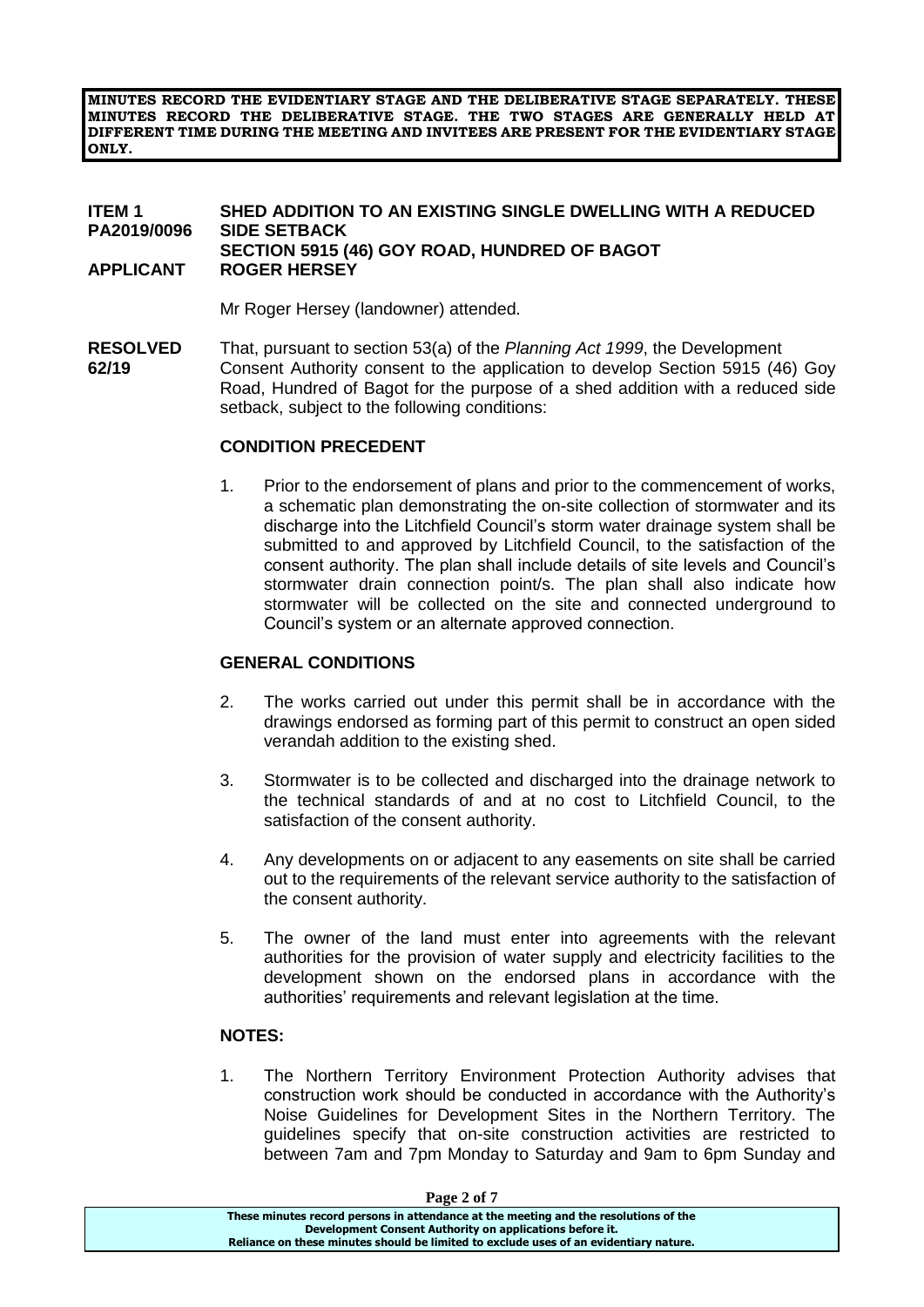Public Holidays. For construction activities outside these hours refer to the guidelines for further information.

2. The Power and Water Corporation advises that the Water and Sewer Services **Development** Development Section [\(landdevelopmentnorth@powerwater.com.au\)](mailto:landdevelopmentnorth@powerwater.com.au) and Power Network Engineering Section [\(powerconnections@powerwater.com.au\)](mailto:powerconnections@powerwater.com.au) should be contacted via email a minimum of 1 month prior to construction works commencing in order to determine the Corporation's servicing requirements, and the need for upgrading of on-site and/or surrounding infrastructure.

#### **REASONS FOR THE DECISION**

1. Pursuant to section 51(a) of the *Planning Act 1999,* the consent authority must take into consideration the planning scheme that applies to the land to which the application relates.

The Northern Territory Planning Scheme applies to Section 5915 (46) Goy Road, Hundred of Bagot, which measures 1.07ha. Table C to Clause 7.3 (Building Setbacks of Residential Buildings and Ancillary Structures) requires a setback of 10m from all property boundaries in Zone RR where a property exceeds 1ha. The application is for the addition of a verandah to an existing compliant shed, with a reduced setback of 5m from the southern side boundary.

While the setback varies from that required under the Scheme, the siting of the shed was restricted due to the location of the dwelling and slope of the land. Also relevant in the siting of the addition was the location of the side roller door on the southern side of the shed. These site specific and building constraints warrant special circumstances.

In all other respects the development is in keeping with neighbouring properties and vegetation planted along the fenceline screens the shed from the adjacent neighbour. The development generally responds to the intent of Clause 7.3 to reduce visual impact and be in keeping with the streetscape.

2. Pursuant to section 51(j) of the *Planning Act 1999*, the consent authority must take into consideration the capability of the land to which the proposed development relates to support the proposed development and the effect of the development on the land and on other land, the physical characteristics of which may be affected by the development.

As the development is limited to the addition of a verandah to an existing compliant shed the use accords with the capability of the site.

3. Pursuant to section 51(m) of the *Planning Act 1999,* the consent authority must take into consideration the public utilities or infrastructure provided in the area in which the land is situated, the requirement for public facilities and services to be connected to the land and the requirement, if any, for those facilities, infrastructure or land to be provided by the developer for that purpose.

Service authority requirements with regard to infrastructure provision have been included as a condition on the development permit.

**Page 3 of 7**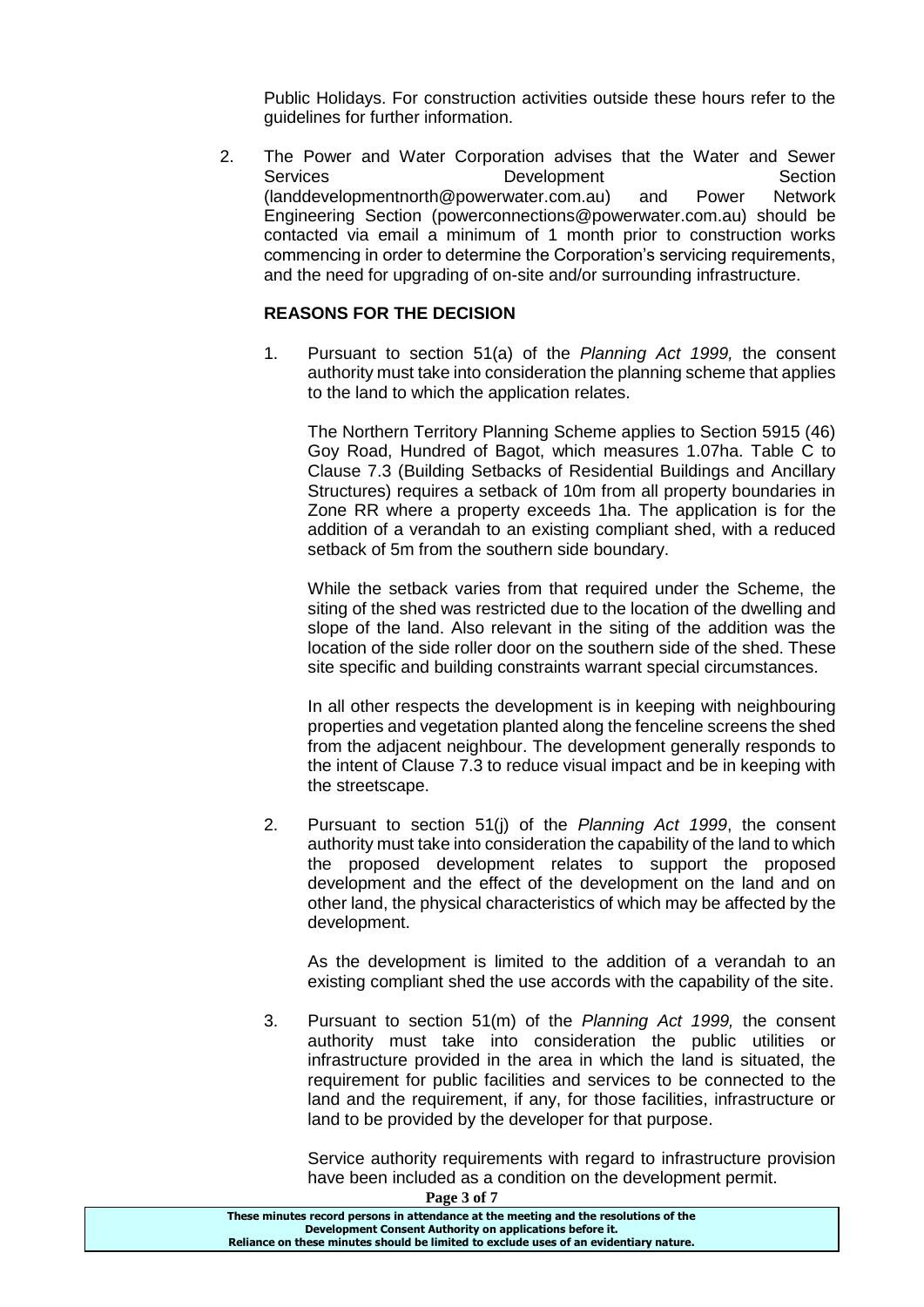4. Pursuant to section 51(n) of the *Planning Act 1999*, the consent authority must take into consideration the potential impact on the existing and future amenity of the area in which the land is situated.

Communication from the adjoining land owner has confirmed there is no objection to the reduced setback distance and existing landscaping along the boundary reduces the visibility of the structure from adjoining land.

ACTION: Notice of Consent and Development Permit

#### **ITEM 2 EXTENSION OF TIME FOR TWO YEARS PA2015/0768 SECTION 1603 AND 1607 (185) CYRUS ROAD, HUNDRED OF AYERS APPLICANT MASTERPLAN NT**

Mr Joe Sheridan (Masterplan NT) attended.

**RESOLVED** Pursuant to section 59(3)(a) of the *Planning Act 1999*, the Development Consent **63/19** Authority consent to the application to extend the period of development permit DP16/0391 by 14 months.

> Section 59(4) of the *Planning Act 1999* requires the Authority to provide reasons should it make a determination other than in accordance with the application.

#### **REASONS FOR THE DECISION**

1. The application was lodged 17 months prior to development permit DP16/0391 lapsing. The Authority considered the application could have been made prematurely and it sought clarification on this matter at the meeting.

The applicant stated that the reason for the application is a result of the current downturn in the economy and uncertainty in respect of the local property market. The developer is unwilling to commit to progressing the construction of the infrastructure to support the subdivision due to market conditions. The applicant anticipates that the economic downturn will continue to impact the ability to finalise the subdivision before the permit lapses and the applicant wishes to complete the subdivision when market conditions are more favourable. The application was made for increased certainty to allow adequate time and planning to complete the subdivision in accordance with DP16/0391.

The applicant sought an extension of two years as it is a standard period requested under section 59 of the *Planning Act 1999*. The applicant clarified at the meeting that it required at least two Dry seasons to allow for construction to occur and the subdivision works to progress. The Authority agreed to the applicant's request and considered an extension to the development permit DP16/0391 by a period of 14 months to be appropriate. Therefore, DP16/0391 will expire on 23 October 2021.

**Page 4 of 7**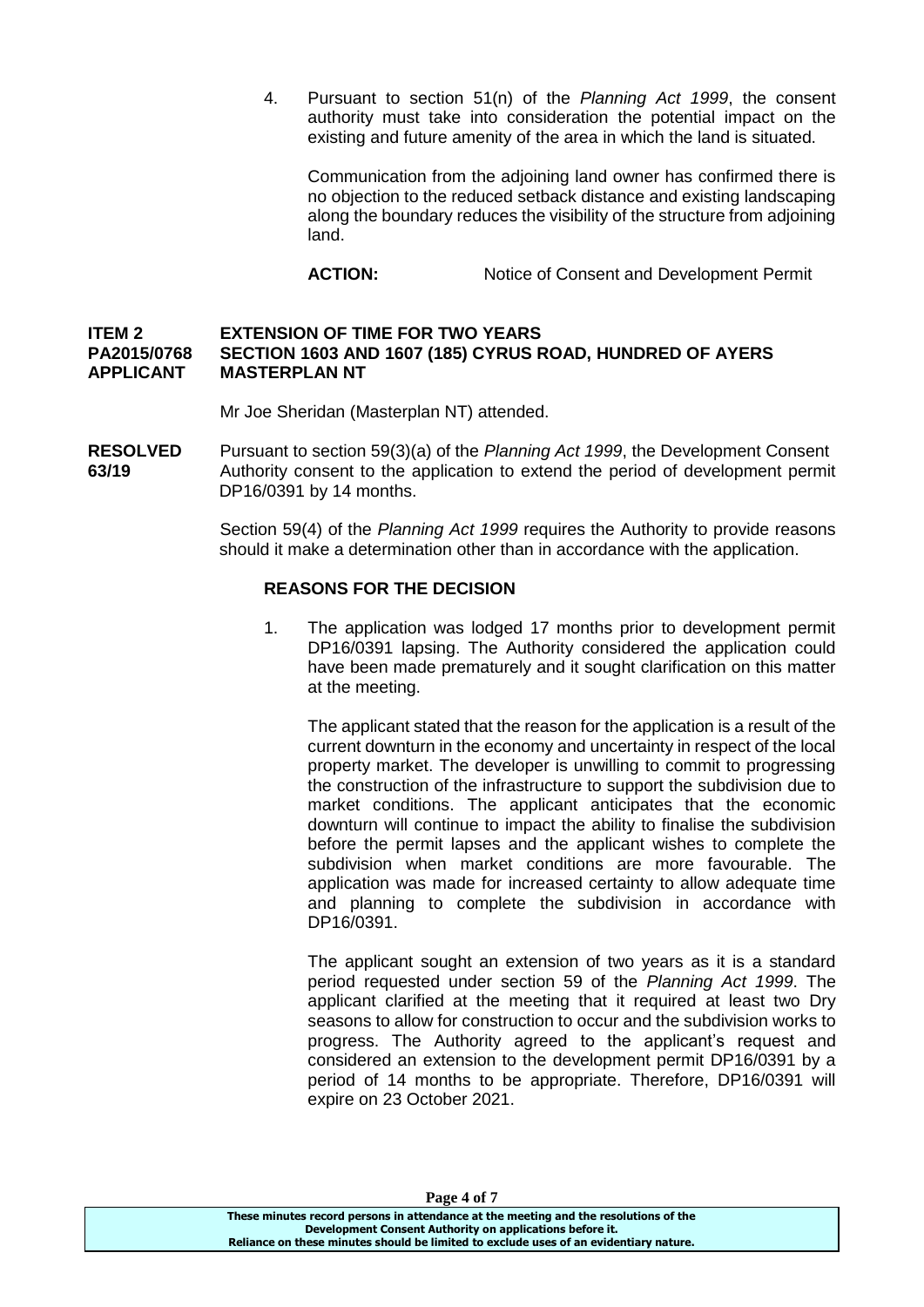- 2. The Authority and the applicant were provided with an addendum to the report prepared by Development Assessment Services the day before the hearing. The addendum provided a letter from the Department of Environment and Natural Resources (DENR), dated 9 May 2019, which reiterated the comment it had provided previously during consultation on the original application. The comment identified that the Berry Springs Groundwater System is overall acted among existing uses and that the South Alligator, Berry Creek Groundwater System, has limited water availability. The Authority considered that the DENR did not provide any new information to inform its consideration of application before it – that being an application to extend the period of development permit.
- 3. In making its decision the Authority also considered the following:
- (a) The application before the Authority was made under section 59 *Planning Act 1999* for an extension of time of an approved permit and, as such, was not a reconsideration of the original application for such permit. Section 59 provides that the Authority may extend or reject an application to extend and, while the Statute does not list considerations to be taken into account by the Authority, such a discretion is not unfettered. The Authority must take into account the nature and content of the application and the statutory framework through which it is made so as to ensure that its statutory power is being used for a proper purpose. All irrelevant considerations are disregarded and all relevant matters are taken into account.
- (b) In considering the exercise of its discretion under section 59 of the *Planning Act 1999*, the Authority noted that an applicant must provide good reasons supporting an extension of time as such applications will not be granted "as of right". However, it also noted a commonly accepted reason for granting of extensions of time throughout all Divisions of the Development Consent Authority in recent years has been the prevailing economic climate.
- (c) Interstate decisions such as Kantor v Murrindindi Shire Council (1997) 18 AATR 285 indicate that factors to be considered in relation to an application for extension of time include –

 i) whether there has been a change of planning policy; ii) whether the landowner is seeking to "warehouse" the permit;

iii) intervening circumstances as bearing upon grant or refusal;

iv) the total elapse of time;

v) whether the time limit originally imposed was adequate; vi) the economic burden imposed on the landowner by the permit; and

vii) the probability of a permit issuing should a fresh application be made.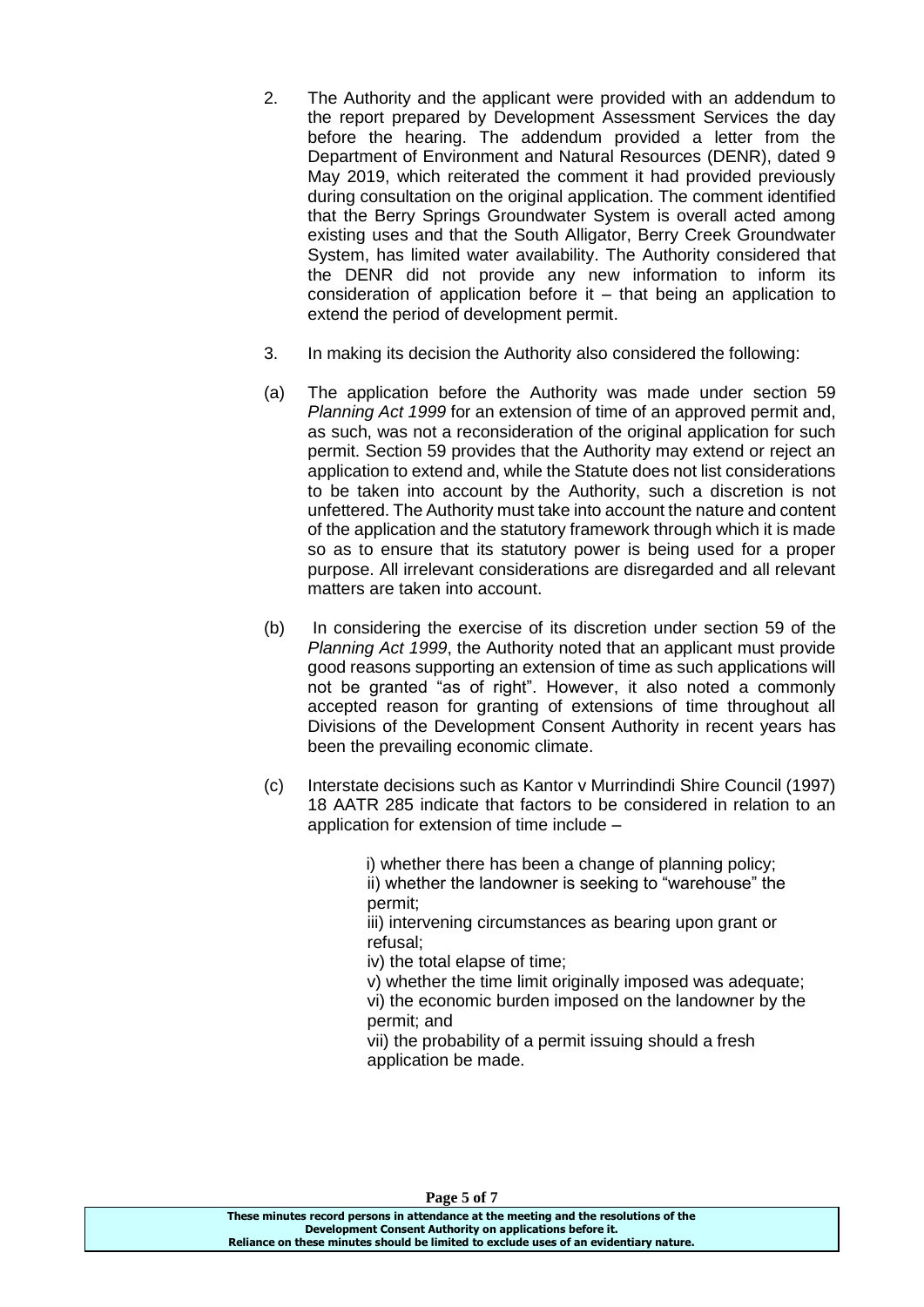However, it is also clear from such decisions (see for example AMV Homes Pty Ltd v Moreland City Council [2015] VCAT 1699 and Zogoolas v Stonnington City Council VCAT, March 2019) that those factors should be considered neither mandatory nor exhaustive. Other important factors may include matters of natural justice and equity. The fact that an approved development is now prohibited does not make refusal of an extension of time mandatory but it is a factor weighing against such extension. Importantly, each case needs to be decided on its own facts and circumstances, including whether and how the development in question would undermine or offend the changed policy or planning control regime.

- 4. Applying those principles to the facts and circumstances of this Application, the Authority considered:
- (a) There have been no changes to the *Planning Act 1999*, *Water Act 1992*  or the Northern Territory Planning Scheme, since DP16/0391 was granted. The statutory framework, for all intents and purposes, remains the same as that under which the original application was considered and the permit, on which the application relies, was granted.
- (b) Development permit DP16/0391 was granted following all the usual steps and procedures of the statutory framework, including a public hearing and consideration of all reports then provided, including that of the DENR. It was approved as a compliant subdivision within all the terms of the existing statutory framework save and except for conditions relating to the control of the use of groundwater formulated in consultation with the DENR. What has changed is the understanding of section 14 rights under the *Water Act 1992* and the interplay with the *Planning Act 1999* as confirmed in the Northern Territory Civil and Administrative Tribunal decision of Jagdpanzer Pty Ltd & Ors. v Development Consent Authority, handed down on 12 March 2019. If this was a fresh application for a development permit, it is highly unlikely that it would be granted on the basis of that new understanding of section 14. However, this is not a fresh application for a permit – it is an application for an extension of time and must be considered as such.
- (c) Lichfield Council provided a letter in support of the application and a representative of the Council, Mr Edward Li, attended the hearing and confirmed the Council's support.
- (d) The applicant submitted that the developer has made a substantial financial commitment of many hundreds of thousands of dollars to completing the subdivision, primarily to satisfy the condition precedents on DP16/0391, and, further, that the application to extend the base period was not intended to 'warehouse' the permit.
- (e) The application was assessed on its merits and the applicant has a right to equity and natural justice. The developer has for all intents and purposes acted in good faith in reliance on the permit granted. The fact that the interpretation of the statutory framework by the relevant Authorities has changed is in no way a reflection on the developer. Given the large financial burden on a developer for a subdivision of this size, an application for an extension of time is not unusual and cogent reasons for the extension have been provided. The total lapse of time,

**Page 6 of 7**